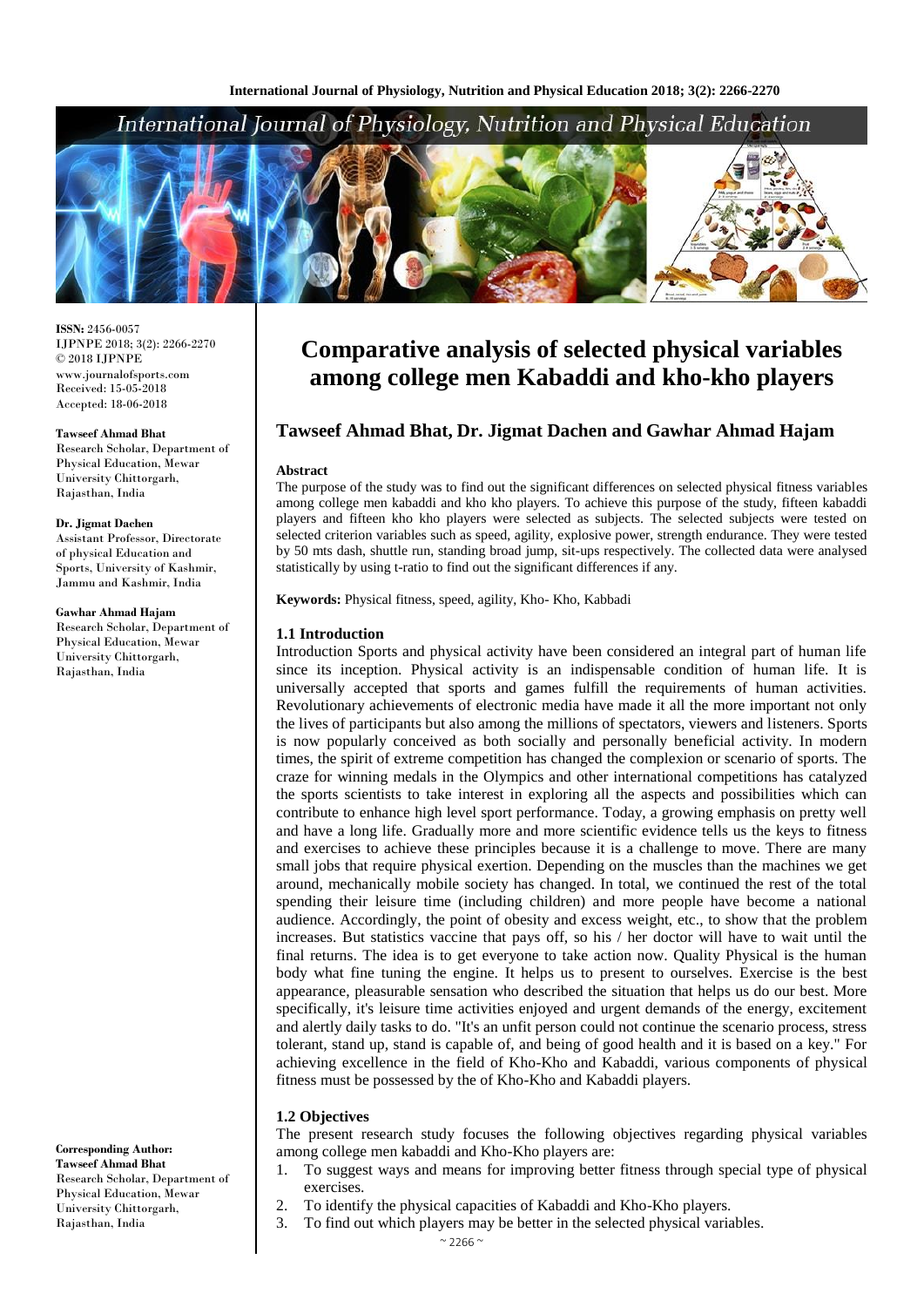- 4. The study was give an additional knowledge to the area of study.
- 5. To find out the significant differences on such as speed, agility, strength between college men Kabaddi and Kho Kho players.
- 6. To find out the significant differences on selected physical parameters such as breath holding time between college men Kabaddi and Kho-Kho players.
- 7. To compare the physical fitness among college men Kabaddi and Kho-Kho players.
- 8. To develop physical profile of Kabaddi players.
- 9. To find out the significant differences, if any the independent 't' ratio was a be used.

## **1.3 Statement of the problem**

The purpose of the study was to comparative analysis of selected physical variables among college men kabaddi and kho-kho players.

## **1.4 Delimitations**

- 1. The subject for this study each 15 college men kabaddi and kho kho players were selected as subjects between the age group of 18 to 25 years.
- 2. The physical variables selected for the present study speed, agility, strength endurance and explosive strength (horizontally).
- 3. The physiological variables selected for the present study the resting pulse rate, breath holding time and Vo2 max.
- 4. Years of experience in the play court regular activities pertaining to their day today activities were not considered.
- 5. The tests were conducted randomly in the college permises.

## **1.5 Hypotheses**

- 1. It was hypothesised that kho kho players may have the better speed, explosive power than the kabaddi players.
- 2. It was hypothesised that kabaddi players may have the better agility, strength endurance than the kho kho player.

## **1.6 Significance of the study**

- 1. This research may helpful to suggest ways and means for improving better fitness through special type of physical exercises.
- 2. The results of the study may help the teacher and physical educator to find out which players may be better in the selected physical variables.
- 3. The study given additional knowledge to the area of research.

## **2. Selection of subjects**

The purpose of the study was to compare the selected physical fitness variables among college men kabaddi and kho-kho players. To achieve the purpose of the study 15 college men kabaddi and kho- kho players were selected as subjects age ranged between 18-25 years.

## **2.1 Selection of variables**

In the present study, the investigator selected the following variables.

1. Speed 2. Agility 3. Explosive strength 4. Strength endurance

## **3. Selection of tests**

The present study was undertaken to find out the significant difference, if any, between university Kho-Kho and kabaddi players winners of south zone inter University tournament on selected physical fitness variables such as speed, agility, strength endurance, explosive power. The investigator analysed various literatures, and consulted the experts in physical education and selected the following test items which were standardized and almost suitable for the purpose of this study and they are presented in Table I.

|  |  | <b>Table 1:</b> Selection of test |  |  |
|--|--|-----------------------------------|--|--|
|--|--|-----------------------------------|--|--|

| Sr. No. | <b>Variables</b>   | <b>Tests</b>        |
|---------|--------------------|---------------------|
|         | Speed              | 50 mtr dash         |
|         | Agility            | Shuttle run         |
|         | Strength endurance | Bent knee sit ups   |
|         | Explosive power    | Standing broad jump |

The investigator has learnt the procedure and method of administering the tests and had a number of practice session in order to familiarize the testing procedure.

# **4. Test Administration**

# **50 Meters Run**

**Purpose:** To measures the speed.

**Equipment:** Stop watch with a split

# **Administration**

It is advised that two subjects run at the same time. Both start form a standing position. The commands "Are you ready" and "Go" are given. At the command to go the starter drop his arm so that the timer at the finishing line car start the timing. The subjects run as fast as possible across the finishing line.

## **Scoring**

The elapsed time from the starting signal until the runner crosses the finishing lines is measures to the nearest tenth of a second.

## **Shuttle Run**

**Purpose:** To measures the agility.

**Equipments:** Two blocks of wood 2x2x4 inches) behind one of the lines.

The pupil starts form behind of other line. On signal, the pupil runs to the blocks, picks one up, runs back to the starting line and places the block behind the line; he then runs back and picks up the second blocks, which he carries across the starting line. To eliminate the necessity for returning the block after each race, start the race alternately, first from behind one line and then from behind the other. Two trials are permitted.

**Scoring:** Record the time of the better of the two trials to the nearest tenth of a second.

## **SIT-UPS**

**Purpose:** To measure the abdominal strength endurance.

**Procedure:** The subject took a supine position on clean floor. The knees

OS *w*ere bent, feet parallel to each other. The angle between knees was kept below 90°. The students hands were clasped behind the neck and elbows *w*ere placed squarely on the mat. The ankle was firmly holded by a partner.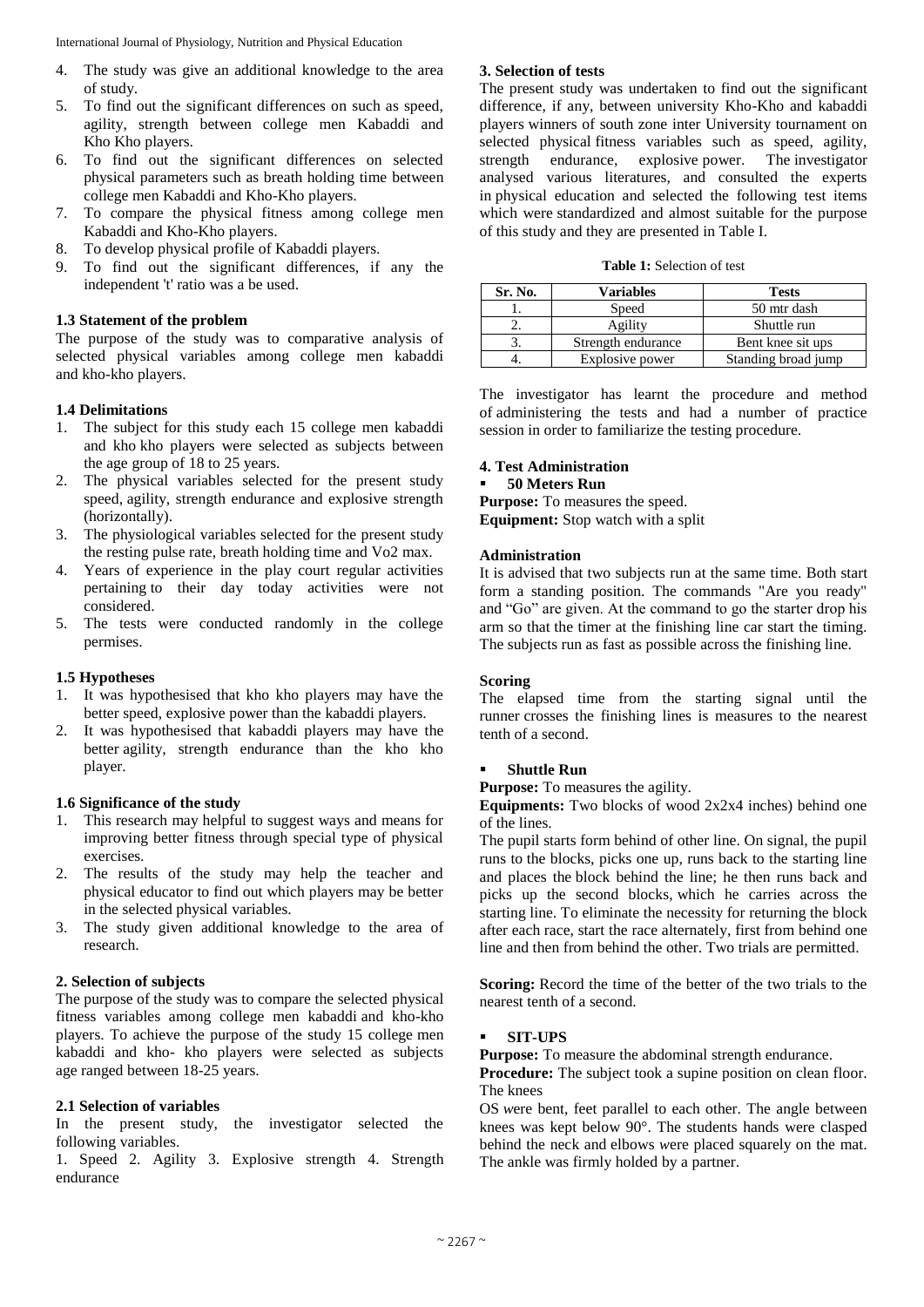To perform the bent knee sit-up the subject raised his upper body forward to curl opposition and touched his knees with elbows and then returned to the supine position. This producer was reputed continuously for one minute as many times as possible. The fingers remained clasped behind the neck throughout the exercise.

**Scoring:** Number of sit-ups done in one minute is record as the individuals score.

# **Standing board jump**

**Purpose:** To measure explosive power in horizontal direction. **Equipmen**t**:** Steel Measuring Tape.

**Procedure:** The subjects were taught, the method to perform standing board jump perfectly by the investigator. Before the execution of standing board jump test, subjects were directed to practice for a few minutes. A horizontal line was marked in the long jump pit. The subject stood behind the line facing the pit, feet parallel and then swung their arm forward and backward assuming a crouched position with knees bent at the right ankles. He then jumped forward as far as possible.

**Scoring:** The distance between the nearest break point to the horizontal line was recorded as the subject's performance in the nearest centimeter. The best of the three trials was recorded as the test score.

#### **4.1. Statistical procedure**

The purpose of the study was to find out the significant difference, if any, bet*w*een college men kabaddi and kho-kho players on selected criterion variables. The subjects were tested on selected criterion variables and they were analysed statistically by using t-ratio to find out the significant difference. In all cases .05 level of confidence was fixed to be the significance.

#### **5. Analysis of the data**

The analysis of the data for physical and physiological variable among college men kabaddi and kho kho players have been analysed and presented separately.

#### **Speed**

The data collected on speed were analysed and presented in Table II.

**Table 2:** The mean, standard deviation, and 't' ratio value of college men kabaddi and kho kho player son speed

| Group           | Mean | <b>Standard Deviation</b> |                  |
|-----------------|------|---------------------------|------------------|
| Kabaddi Players | 6.49 | 0.21                      | t-ratio<br>5.78* |
| Khokho Players  | 6.16 | 0.08                      |                  |

\*Significant at 0.05 level of confidence. (The table value required for significance at 0.05 level with d f1,28 was at 2.02).

Table II indicated that theme an values of college men kabaddi and kho kho players on speed were 6.49 and 6.16 respectively. The obtained t ratio value of 5.78 was greater than required table value 2.02 for significance at 0.05 level of confidence withdf1, 28. There sults of the study shows that there was a significant difference that exist among college men kabaddi and kho kho players on speed.

Theme an value of college men kabaddi and kho kho players on speed were graphically represented in Figure I.



**Fig 1:** The mean value of college men kabaddi and kho kho players on speed

# **Agility**

The data collected on agility were analysed and presented in Table III.

Table 3: The mean, standard deviation, and 't' ratio value of college men kabaddi and kho kho players on agility

| Group           | Mean  | S.D. |                    |  |
|-----------------|-------|------|--------------------|--|
| Kabaddi Players | 9.35  | 0.21 | t-ratio<br>$8.18*$ |  |
| Kho kho Players | 10 25 | 0.38 |                    |  |

\*Significant at 0.05 level of confidence. (The table value required for significance at 0.05 level with df 1, 28 was at 2.02).

Table IV indicated that theme an values of college men kabaddi and kho kho players on agility were 9.35 and10.25respectively.The obtained t ratio value of 8.18 was greater than required table value 2.02 for significance at 0.05 level of confidence with d f 1, 28. The results of the study shows that there was a significant difference that exist among college men kabaddi and kho kho players on agility.

The mean value of college men kabaddi and kho kho players on agility were graphically represented in Figure II.



**Fig 2:** The mean value of college men kabaddi and kho kho players on agility

## **Strength endurance**

The data collected on strength endurance were analysed and presented in Table V.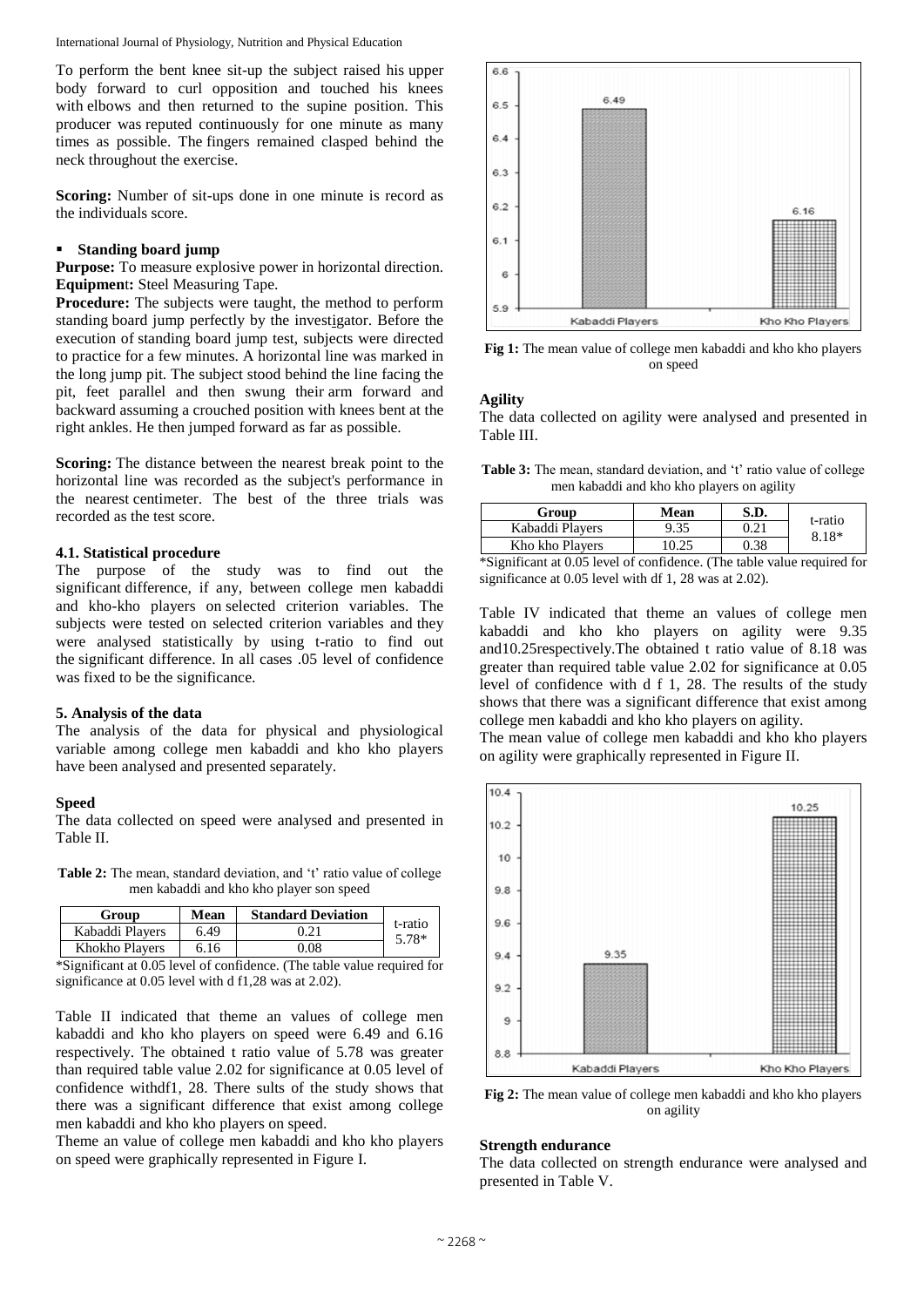**Table 4:** The mean, standard deviation, and 't' ratio value of college men kabaddi and khokho players on strength endurance

| Group                                               | <b>Mean</b> | <b>Standard Deviation</b> |                    |
|-----------------------------------------------------|-------------|---------------------------|--------------------|
| Kabaddi Players                                     | 43.86       | 3.02                      | t-ratio<br>$4.21*$ |
| Kho kho Players                                     | 38.93       | 3.41                      |                    |
| $\sim$<br>$\sim$ $\sim$ $\sim$ $\sim$ $\sim$ $\sim$ |             | $\sim$                    |                    |

\*Significant at 0.05 level of confidence. (The table value required for significance at 0.05 level with df 1, 28 was at2.02).

Table IV indicated that the mean values of college men kabaddi and kho kho players on strength endurance were 43.86 and 38.93 respectively. The obtained t-ratio value of 4.21 was greater than required table value2.02 for significance at 0.05 level of confidence with df 1, 28. There sults of the study shows that there was a significant difference that exist among college men kabaddi and kho kho players on strength endurance.

The mean value of college men kabaddi and kho kho players on strength endurance were graphically represented in Figure III.



**Fig 3:** The mean value of college men kabaddi and kho kho players on strength endurance

# **6. Explosive power**

The data collected on explosive power were analysed and presented in Table V.

**Table 5:** The mean, standard deviation, and 't' ratio value of college men kabaddi and kho kho players on explosive power

| Group           | Mean   | <b>Standard Deviation</b> |                    |
|-----------------|--------|---------------------------|--------------------|
| Kabaddi Players | 184.66 | 3.47                      | t-ratio<br>$4.53*$ |
| Kho kho Players | 38.93  | 3.41                      |                    |

\*Significant at 0.05 level of confidence. (The table value required for significance at 0.05 level with df1, 28 was at 2.02).

Table V indicated that theme an values of college men kabaddi and kho kho players on explosive power were184.66 and 190.33 respectively. The obtained t-ratio value of 4.53 was greater than required table value 2.02 for significance at 0.05 level of confidence with df 1, 28. The results of the study shows that there was a significant difference that exist among college men kabaddi and khokho players on explosive power. The mean value of college men kabaddi and kho kho players on explosive power were graphically represented in Figure IV.



**Fig 4:** The mean value of college men kabaddi and kho kho players on explosive power

## **7. Discussion of findings**

The result of the study shows that there was a significant difference that exist among college men kabaddi and kho kho players on selected physical and such as speed, agility, strength endurance, explosive power. It may be due to the nature and area of the game selected for this study.

## **8. Discussion of hypothesis**

There was a significant difference that exist among college men kabaddi and kho kho players on speed. Kho kho players have better performance than the kabaddi players on speed. Thus the hypothesis was accepted.

There was a significant difference that exist among college men kabaddi and kho kho players on agility. Kabaddi players have greater than the kho kho players on agility. Thus the hypothesis was accepted. There was a significant difference that exist among college men kabaddi and khokho players on strength endurance. Kabaddi players have better performance than the kho kho players on strength endurance. Thus the hypothesis was accepted. There was a significant difference that exist among college men kabaddi and kho kho players on explosive power. Kho kho players have better performance than the kabaddi players on explosive power. Thus the hypothesis was accepted. There was a significant difference that exists among college men kabaddi and khokho player on breath holding time. Kabaddi players have better performance than the kho kho players on breath holding time. Thus the hypothesis was accepted. There was a significant difference that exists among college men kabaddi and kho kho player on vo2 max. Kabaddi players have better performance than the khokho players on vo2 max. Thus the hypothesis was accepted. There was no significant difference existing among college men kabaddi and kho kho players on resting pulse rate. Thus the hypothesis was rejected.

# **9. References**

1. Abhishek Verma, Devpal Rana, Abhimanyu Singh. To Develop Physical Profile of Kabaddi Players: The Descriptive Study, Indian Journal of Movement Education and Exercise Sciences Adams W.C. *et al*., Foundations of Physical Activity p.132. 2011;1(1):46-49.